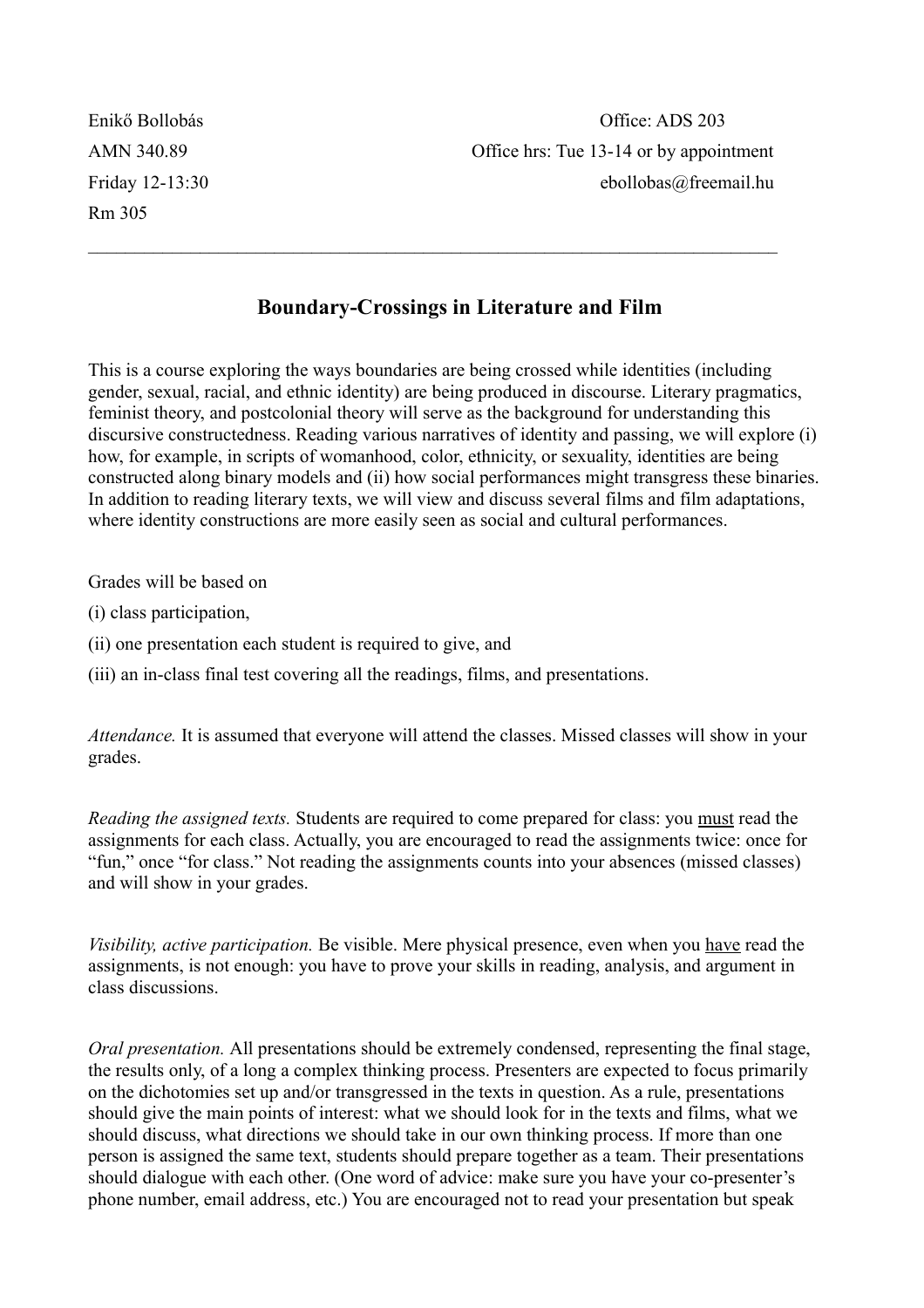without notes as much as possible.

*In-class final test.* This test will cover all the readings, discussions, and presentations.

*Important*: we must (and will) start the classes on time. No late-comers accepted.

#### **Schedule of Topics and Presentations**

#### **September 8 Orientation**

**September 15 Transgressing boundaries between reality and fiction** READ: Ambrose Bierce, "An Occurrence at Owl Creek Bridge" in-class viewing of film adaptation Presentation:

 $\overline{\phantom{a}}$  ,  $\overline{\phantom{a}}$  ,  $\overline{\phantom{a}}$  ,  $\overline{\phantom{a}}$  ,  $\overline{\phantom{a}}$  ,  $\overline{\phantom{a}}$  ,  $\overline{\phantom{a}}$  ,  $\overline{\phantom{a}}$  ,  $\overline{\phantom{a}}$  ,  $\overline{\phantom{a}}$  ,  $\overline{\phantom{a}}$  ,  $\overline{\phantom{a}}$  ,  $\overline{\phantom{a}}$  ,  $\overline{\phantom{a}}$  ,  $\overline{\phantom{a}}$  ,  $\overline{\phantom{a}}$ 

 $\overline{\phantom{a}}$  ,  $\overline{\phantom{a}}$  ,  $\overline{\phantom{a}}$  ,  $\overline{\phantom{a}}$  ,  $\overline{\phantom{a}}$  ,  $\overline{\phantom{a}}$  ,  $\overline{\phantom{a}}$  ,  $\overline{\phantom{a}}$  ,  $\overline{\phantom{a}}$  ,  $\overline{\phantom{a}}$  ,  $\overline{\phantom{a}}$  ,  $\overline{\phantom{a}}$  ,  $\overline{\phantom{a}}$  ,  $\overline{\phantom{a}}$  ,  $\overline{\phantom{a}}$  ,  $\overline{\phantom{a}}$ 

 $\mathcal{L}_\text{max}$ 

 $\overline{\phantom{a}}$  ,  $\overline{\phantom{a}}$  ,  $\overline{\phantom{a}}$  ,  $\overline{\phantom{a}}$  ,  $\overline{\phantom{a}}$  ,  $\overline{\phantom{a}}$  ,  $\overline{\phantom{a}}$  ,  $\overline{\phantom{a}}$  ,  $\overline{\phantom{a}}$  ,  $\overline{\phantom{a}}$  ,  $\overline{\phantom{a}}$  ,  $\overline{\phantom{a}}$  ,  $\overline{\phantom{a}}$  ,  $\overline{\phantom{a}}$  ,  $\overline{\phantom{a}}$  ,  $\overline{\phantom{a}}$ 

**September 22 Alternative realities in film: performative creations** in-class viewing of *eXistenZ* Presentation:

**September 29 Performed realities** READ: Mark Twain, *The Mysterious Stranger* Presentation:

**October 6 Transgressing gender dichotomies** Carson McCullers, *The Ballad of the Sad Cafe* in-class viewing of *The Ballad of the Sad Cafe* Presentation/novel:

**October 13** Transgressing boundaries of gender and sexuality READ: David Hwang, *M. Butterfly* in-class viewing of film adaptation Presentation: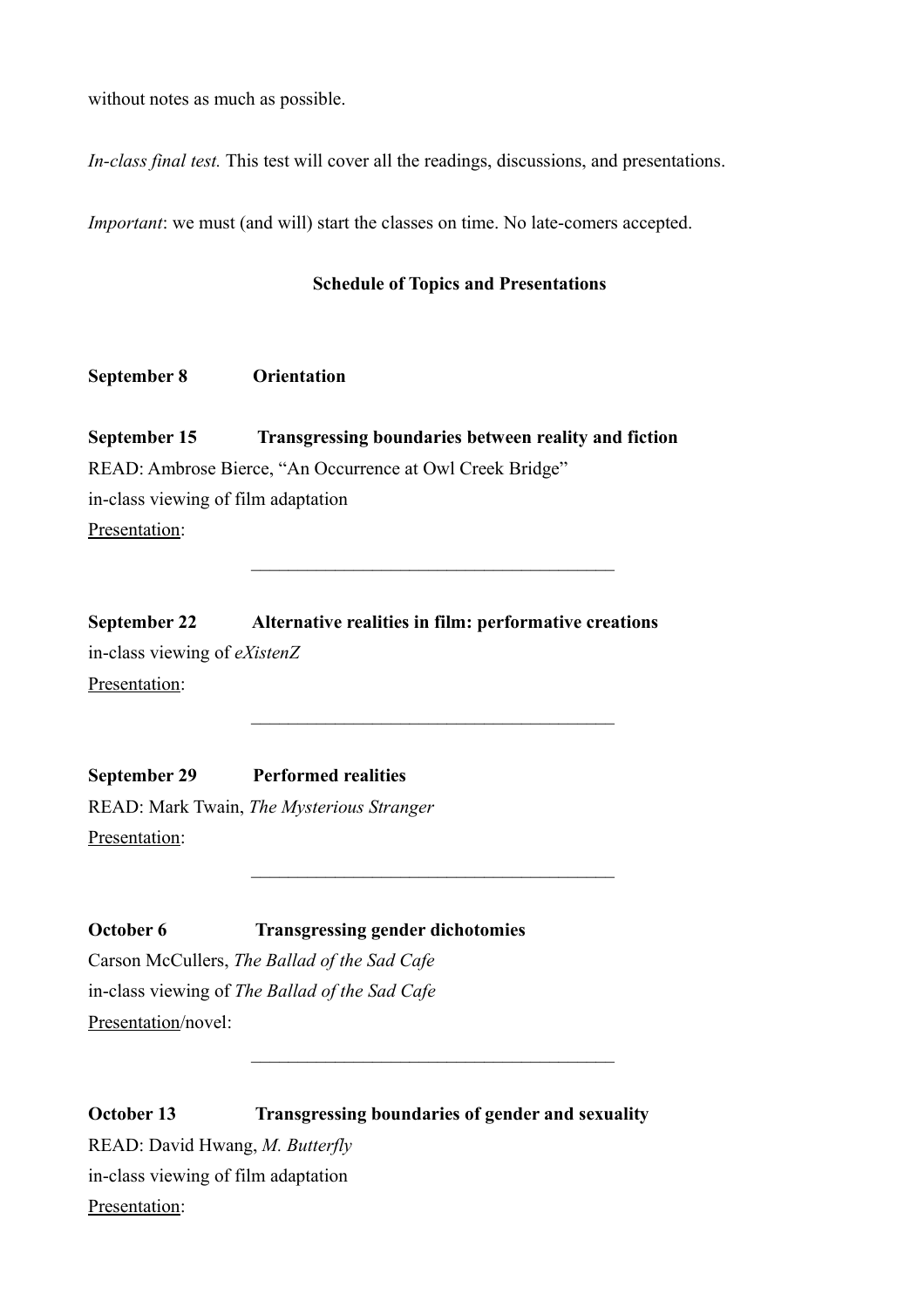# **October 20 Transgressing boundaries of race: passing as social performance** in-class viewing of film *Suture* Presentation:

 $\overline{\phantom{a}}$  ,  $\overline{\phantom{a}}$  ,  $\overline{\phantom{a}}$  ,  $\overline{\phantom{a}}$  ,  $\overline{\phantom{a}}$  ,  $\overline{\phantom{a}}$  ,  $\overline{\phantom{a}}$  ,  $\overline{\phantom{a}}$  ,  $\overline{\phantom{a}}$  ,  $\overline{\phantom{a}}$  ,  $\overline{\phantom{a}}$  ,  $\overline{\phantom{a}}$  ,  $\overline{\phantom{a}}$  ,  $\overline{\phantom{a}}$  ,  $\overline{\phantom{a}}$  ,  $\overline{\phantom{a}}$ 

 $\overline{\phantom{a}}$  ,  $\overline{\phantom{a}}$  ,  $\overline{\phantom{a}}$  ,  $\overline{\phantom{a}}$  ,  $\overline{\phantom{a}}$  ,  $\overline{\phantom{a}}$  ,  $\overline{\phantom{a}}$  ,  $\overline{\phantom{a}}$  ,  $\overline{\phantom{a}}$  ,  $\overline{\phantom{a}}$  ,  $\overline{\phantom{a}}$  ,  $\overline{\phantom{a}}$  ,  $\overline{\phantom{a}}$  ,  $\overline{\phantom{a}}$  ,  $\overline{\phantom{a}}$  ,  $\overline{\phantom{a}}$ 

 $\overline{\phantom{a}}$  ,  $\overline{\phantom{a}}$  ,  $\overline{\phantom{a}}$  ,  $\overline{\phantom{a}}$  ,  $\overline{\phantom{a}}$  ,  $\overline{\phantom{a}}$  ,  $\overline{\phantom{a}}$  ,  $\overline{\phantom{a}}$  ,  $\overline{\phantom{a}}$  ,  $\overline{\phantom{a}}$  ,  $\overline{\phantom{a}}$  ,  $\overline{\phantom{a}}$  ,  $\overline{\phantom{a}}$  ,  $\overline{\phantom{a}}$  ,  $\overline{\phantom{a}}$  ,  $\overline{\phantom{a}}$ 

 $\overline{\phantom{a}}$  ,  $\overline{\phantom{a}}$  ,  $\overline{\phantom{a}}$  ,  $\overline{\phantom{a}}$  ,  $\overline{\phantom{a}}$  ,  $\overline{\phantom{a}}$  ,  $\overline{\phantom{a}}$  ,  $\overline{\phantom{a}}$  ,  $\overline{\phantom{a}}$  ,  $\overline{\phantom{a}}$  ,  $\overline{\phantom{a}}$  ,  $\overline{\phantom{a}}$  ,  $\overline{\phantom{a}}$  ,  $\overline{\phantom{a}}$  ,  $\overline{\phantom{a}}$  ,  $\overline{\phantom{a}}$ 

 $\overline{\phantom{a}}$  ,  $\overline{\phantom{a}}$  ,  $\overline{\phantom{a}}$  ,  $\overline{\phantom{a}}$  ,  $\overline{\phantom{a}}$  ,  $\overline{\phantom{a}}$  ,  $\overline{\phantom{a}}$  ,  $\overline{\phantom{a}}$  ,  $\overline{\phantom{a}}$  ,  $\overline{\phantom{a}}$  ,  $\overline{\phantom{a}}$  ,  $\overline{\phantom{a}}$  ,  $\overline{\phantom{a}}$  ,  $\overline{\phantom{a}}$  ,  $\overline{\phantom{a}}$  ,  $\overline{\phantom{a}}$ 

 $\overline{\phantom{a}}$  ,  $\overline{\phantom{a}}$  ,  $\overline{\phantom{a}}$  ,  $\overline{\phantom{a}}$  ,  $\overline{\phantom{a}}$  ,  $\overline{\phantom{a}}$  ,  $\overline{\phantom{a}}$  ,  $\overline{\phantom{a}}$  ,  $\overline{\phantom{a}}$  ,  $\overline{\phantom{a}}$  ,  $\overline{\phantom{a}}$  ,  $\overline{\phantom{a}}$  ,  $\overline{\phantom{a}}$  ,  $\overline{\phantom{a}}$  ,  $\overline{\phantom{a}}$  ,  $\overline{\phantom{a}}$ 

**October 27 No class (fall break)**

**November 3 Transgressing boundaries of race, gender, and sexuality** READ: James Weldon Johnson's *The Autobiography of an Ex-Colored Man* Presentation:

**November 10 Transgressing boundaries of race** READ: Philip Roth, *The Human Stain* in-class viewing of *The Human Stain* Presentation:

**November 17 Transgressing boundaries of race** READ: Leslie Marmon Silko, *Ceremony* Presentation:

**November 24 Transgressing boundaries of the real** Margaret Atwood, *The Handmaid's Tale* Presentation:

**December 1** in-class viewing of *The Handmaid's Tale*

**December 8 Transgressing boundaries of the real** Toni Morrison, *Beloved* in-class viewing of *Beloved* Presentation: